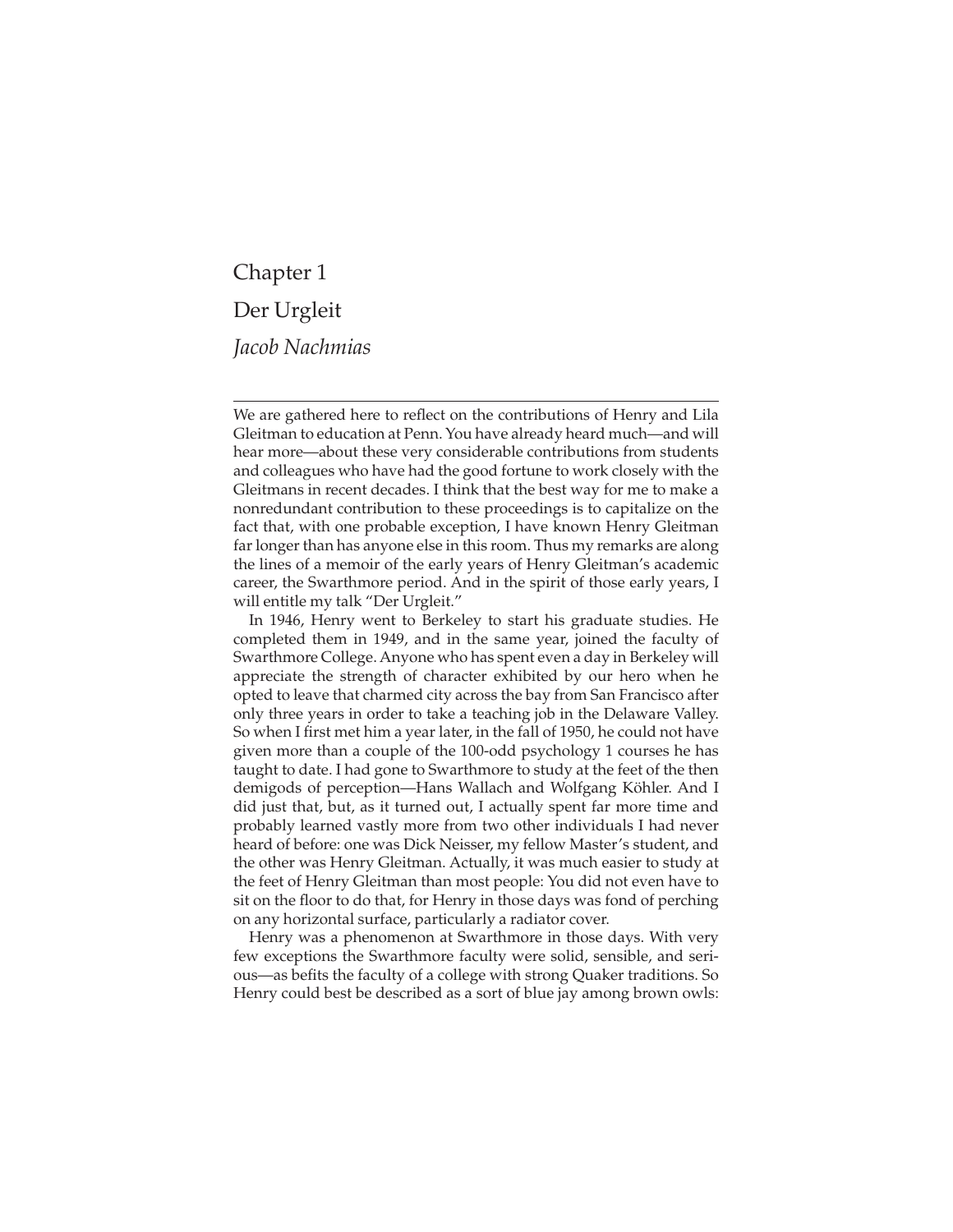## 24 Jack Nachmias

He was vastly more colorful and louder. He was full of life, vitality, and many talents: He acted, he directed plays, he sang outrageous German translations of American ballads like "Frankie and Johnnie," he was a gourmet cook, he was an excellent cartoonist. But above all he taught and he taught brilliantly. I don't believe I actually heard him lecture at that time, but I did sit in on two of his honors learning seminars. They were without a doubt the most intensive, exhilarating, and exhausting intellectual experiences of my life; nothing before at Cornell or since at Cambridge, Harvard, or Penn came close to them. Each session of the seminars started right after dinner, and went on well into the night, lasting a good four or five hours. In those seminars we studied the writings of the great learning theorists of the era—Hull, Tolman, Guthrie, and their disciples. The word *studied* does not begin to capture the flavor of what we actually did. We read and reread, we analyzed, we dissected, we uncovered contradictions unsuspected by the original authors—or probably by anyone else in the entire galaxy. We designed crucial experiments, some *gedanken,* some involving complicated, balanced designs, requiring armies of rats, to be run on ingenious runways or alleys or Skinner boxes. This was serious business: We really wanted to get to the bottom of things. There were no shortcuts, no time limits, no hand waving. But it was also a lot of fun, with lots of laughter, and puns, and banter, and food, and drink, and above all, camaraderie.

One of the outgrowths of those famous Gleitman learning seminars was a *Psychology Review* paper, "The S-R Reinforcement Theory of Extinction" by Gleitman, Nachmias, and Neisser. It was to be the first of a series of papers intended to take apart the entire edifice of Hullian learning theory, postulate by postulate. While we were working on the extinction paper, word reached us that galley proofs of Hull's latest book—*A Behavior System*—were available at Yale. The senior author of the GNN1 paper, as we called it, dispatched the two junior authors to look through the galleys to make sure that the latest version of Hullian theory was still subject to the criticisms we were making. Neisser and I traveled to New Haven by a mode of transportation alas no longer available to impoverished graduate students, namely, the thumb. When we got there, we discovered to our relief that the new book did not require us to change a line of our critique.

Five years after I left Swarthmore, I returned as an instructor, and Henry and I were now faculty colleagues. But he was still very much my teacher. When I organized my first learning seminar, the memory as well as the extensive reading lists (updated)—of those legendary seminars led by Henry were my constant guides. But the most important thing I learned from Henry in that period was how to lecture—a skill that alas, I seem to have lost in recent years. I learned by coteaching